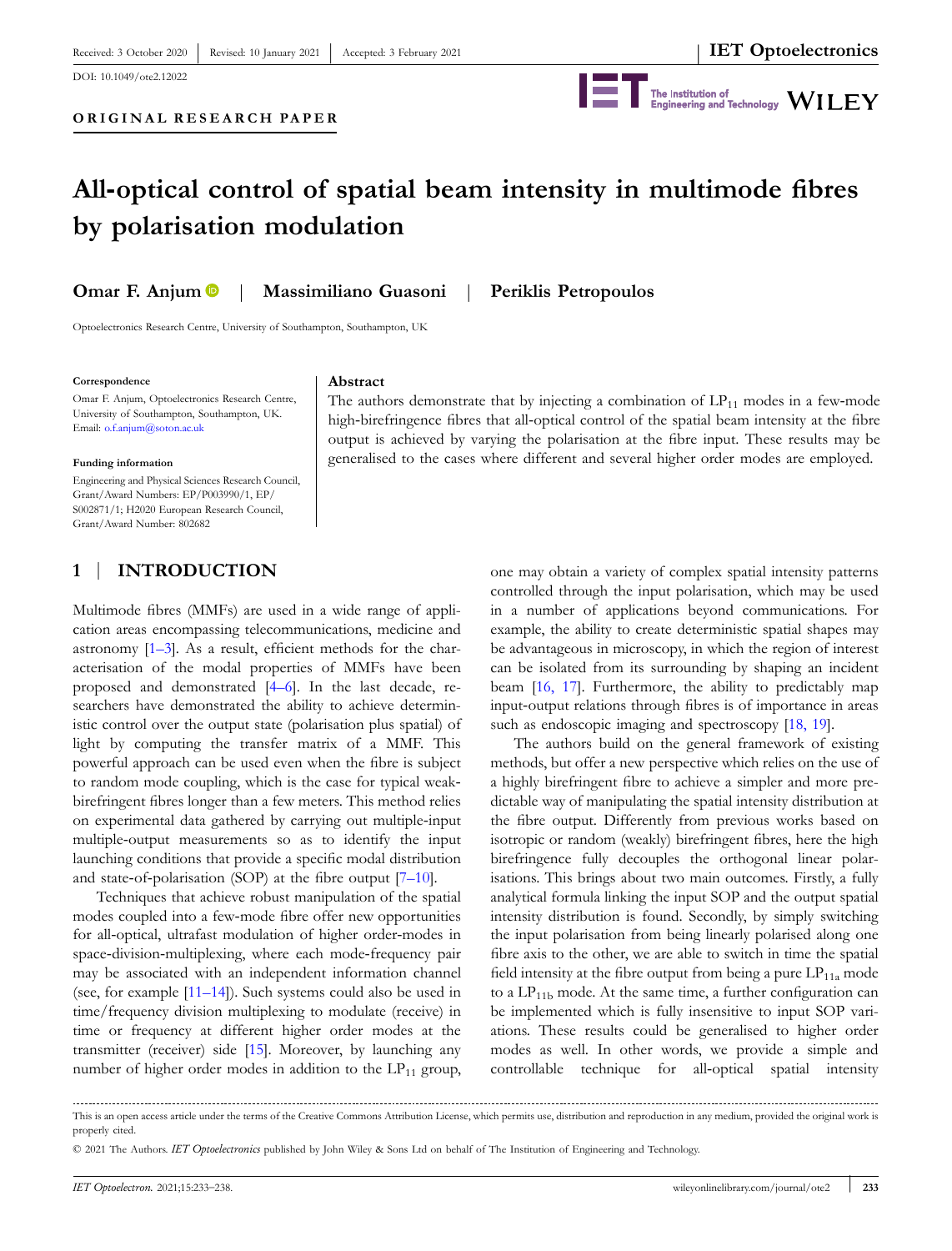<span id="page-1-0"></span>modulation, which is based on linear polarisation switching and does not require any measurement of the fibre transfer matrix. The modulation is potentially ultrafast as it may be driven by a fast polarisation controller (PC) at the fibre input.

## **2** | **THEORY**

For simplicity, here we focus our attention on the propagation of  $LP_{11a}$  and  $LP_{11b}$  modes in a polarisation maintaining fibre, but the main outcomes could be generalised to the case where one or more higher order modes are employed. Note that due to the large fibre birefringence,  $LP_{11a}$  and  $LP_{11b}$  modes are non‐degenerate, which strongly suppresses the random coupling. Excitation of these modes is possible by means of a holographic PP [\[20](#page-5-0)], which shapes an input beam into a twolobed pattern which is then focused to the input facet of the fibre, as shown conceptually in the left/upper portion of Figure 1. Here,  $\alpha$  denotes the angle between the reference frame  $x'y'$  aligned with the (fixed) fibre birefringence axes and the (variable) PP axes  $xy$ . Hence,  $\alpha$  determines the orientation of the PP. When  $\alpha = 0$ , modes LP<sub>11a</sub> and LP<sub>11b</sub> are identical in both frames. In contrast, Figure 2 illustrates the spatial modes in each frame when  $\alpha \neq 0$ .

In the  $x'y'$  frame, the general expression for the input electric field  $\mathbf{E}_{\text{IN}}$  can be written as a combination of linearly polarised LP<sub>11a</sub> and LP<sub>11b</sub> spatial modes aligned along the  $x<sup>0</sup>$ and the *y*<sup>*'*</sup> directions:  $\mathbf{E}_{IN} = m'_a(i'_{ax} \cdot \mathbf{x}' + i'_{ay} \cdot \mathbf{y}') + m'_{b}(i'_{bx} \cdot \mathbf{y}')$  $\mathbf{x}' + i'_{\text{by}} \cdot \mathbf{y}'$ ). Here  $m'_{\text{a}}(x, y)$   $(m'_{\text{b}}(x, y))$  represents the normalised transverse profile of the  $LP_{11a}$  (LP<sub>11b</sub>) mode and the coefficients  $\{i'_{ax}, i'_{ay}\}$   $(\{i'_{bx}, i'_{by}\})$  denote the input amplitudes



**FIGURE 1** Conceptual illustration (also see text) showing a holographic phase plate (PP) being used to launch a combination of  $LP_{11a}$ and LP<sub>11b</sub> modes into a birefringent fibre. Frame *xy* depends on PP angle *α*. The birefringence-axes frame  $(x'y')$  is the laboratory frame



**FIGURE** 2 (a) Representation of the reference systems *xy* and  $x'y'$ , (b) LP11a (left) and LP11b (right) mode profiles in the *xy* reference system (dotted lobe is in anti-phase with crossed lobe) and (c)  $LP_{11a}$  (left) and  $LP_{11b}$  (right) mode profiles in the  $x'y'$  reference system

of its  $x'$ - and  $y'$ -polarised components, respectively, whereas  $x'$  $(y')$  is a unit vector along the  $x'$   $(y')$  direction. Additionally, we indicate with  $\mathbf{A}'_{IN} = [i'_{ax} \ i'_{ay} \ i'_{bx} \ i'_{by}]$  the vector of input amplitudes.

The same notation above applies for the frame *xy* with the substitutions  $x' \rightarrow x$ ,  $y' \rightarrow y$ ,  $i' \rightarrow i$ ,  $m' \rightarrow m$ . In this frame, the field representation at the fibre input is particularly simple. Because the PP axis is the **y**‐axis, the field can be written as a combination of LP<sub>11a</sub>-like modes only. Therefore  $\mathbf{A}_{IN} = [\mathbf{i}_{ax} \mathbf{i}_{ay}]$ 0 0], regardless of the value of *α*.

The relation between the vectors  $\mathbf{A}_{IN}$  and  $\mathbf{A}'_{IN}$  is defined by the matrix–vector product  $\mathbf{A}'_{IN} = \mathbf{M}\mathbf{A}_{IN}$ , such that **M** is the projection matrix defined as [\[21\]](#page-5-0):

$$
\mathbf{M} = \begin{pmatrix} c^2 & -sc & -sc & s^2 \\ sc & c^2 & -s^2 & -sc \\ sc & -s^2 & c^2 & -sc \\ s^2 & sc & sc & c^2 \end{pmatrix} \begin{matrix} \mathbf{\hat{\Phi}} & 11_{\mathbf{a}y} \\ \mathbf{\hat{\Theta}} & 11_{\mathbf{a}x} \\ \mathbf{\hat{\Phi}} & 11_{\mathbf{b}y} \\ \mathbf{\hat{\Phi}} & 11_{\mathbf{b}x} \end{matrix}
$$

with  $c = \cos(\alpha)$  and  $s = \sin(\alpha)$ .

During the propagation in the fibre, the amplitude of each mode accumulates a phase‐shift that is defined by the product between its propagation constant and the fibre length *L* (any losses are assumed negligible). The output amplitude  $o'_{mn}$ reads therefore  $o'_{mn} = \exp(jk_{mn}L) \cdot i'_{mn}$ , where  $k_{mn}$  is its corresponding propagation constant. If we call  $\mathbf{A'}_{\text{OUT}} = [\mathbf{o'}_{\text{ax}}]$  $o'_{ay}$   $o'_{bx}$   $o'_{by}$ ] the vector of the output modal amplitudes, we can then write  $\mathbf{A}'_{\text{OUT}} = \mathbf{DA}'_{\text{IN}}$ , where  $\mathbf{D}$  is the diagonal matrix diag( $\exp(jk_{ax}L)$ ,  $\exp(jk_{ay}L)$ ,  $\exp(jk_{bx}L)$ ,  $\exp(jk_{by}L)$ ) of the phase‐shift terms.

The output modal amplitudes  $A_{\text{OUT}}$  in the original reference frame *xy* are finally computed as  $\mathbf{A}_{\text{OUT}} = \mathbf{M}^{-1} \mathbf{A}'_{\text{OUT}} =$ **M**−<sup>1</sup> **DMA**IN. This allows comparing the input and output amplitudes in the same reference frame *xy*. We denote the total output power coupled to the LP<sub>11m</sub> mode (m  $\in$ {a, b}) as  $P_m$  =  $|o_{\rm mx}|^2 + |o_{\rm my}|^2$ . After some algebraic calculations, one can derive the useful relation

$$
P_a = S_0/4(2 + 2\cos^2 p + \sin^2 p \cos \Delta d_x + \sin^2 p \cos \Delta d_y)
$$
  
+
$$
S_1/4(\cos \Delta d_x - \cos \Delta d_y)\sin^3 p
$$
  
-
$$
S_3/4(\cos \Delta d_x - \cos \Delta d_y)\sin^2 p \cos p,
$$
  
(1)

where  $S_0$ ,  $S_1$  and  $S_3$  are stokes parameters that define the input polarisation  $(S_0 = |i_{ax}|^2 + |i_{ay}|^2, S_1 = i_{ax}i_{ay}^* + i_{ay}i_{ax}^*$  and  $S_3 =$  $|i_{ax}|^2 - |i_{ay}|^2$ ;  $p = 2\alpha$ ;  $\Delta d_x = (k_{ax} - k_{bx})L$ ;  $\Delta d_y = (k_{ay} - k_{by})$ *L*. A similar equation can be derived for  $P<sub>b</sub>$ . Note that energy conservation holds true, that is to say,  $S_0 = |i_{ax}|^2 + |i_{ay}|^2 \equiv$  $P_{\rm a} + P_{\rm b}$ .

The central result highlighted by Equation (1) is that the total output power coupled over the  $LP_{11a}$  and  $LP_{11b}$  modes depends on the input polarisation, the relative angle *α* among the PP and the fibre axes, as well as the fibre length *L*. Consequently, for a fixed and appropriate angle and length, we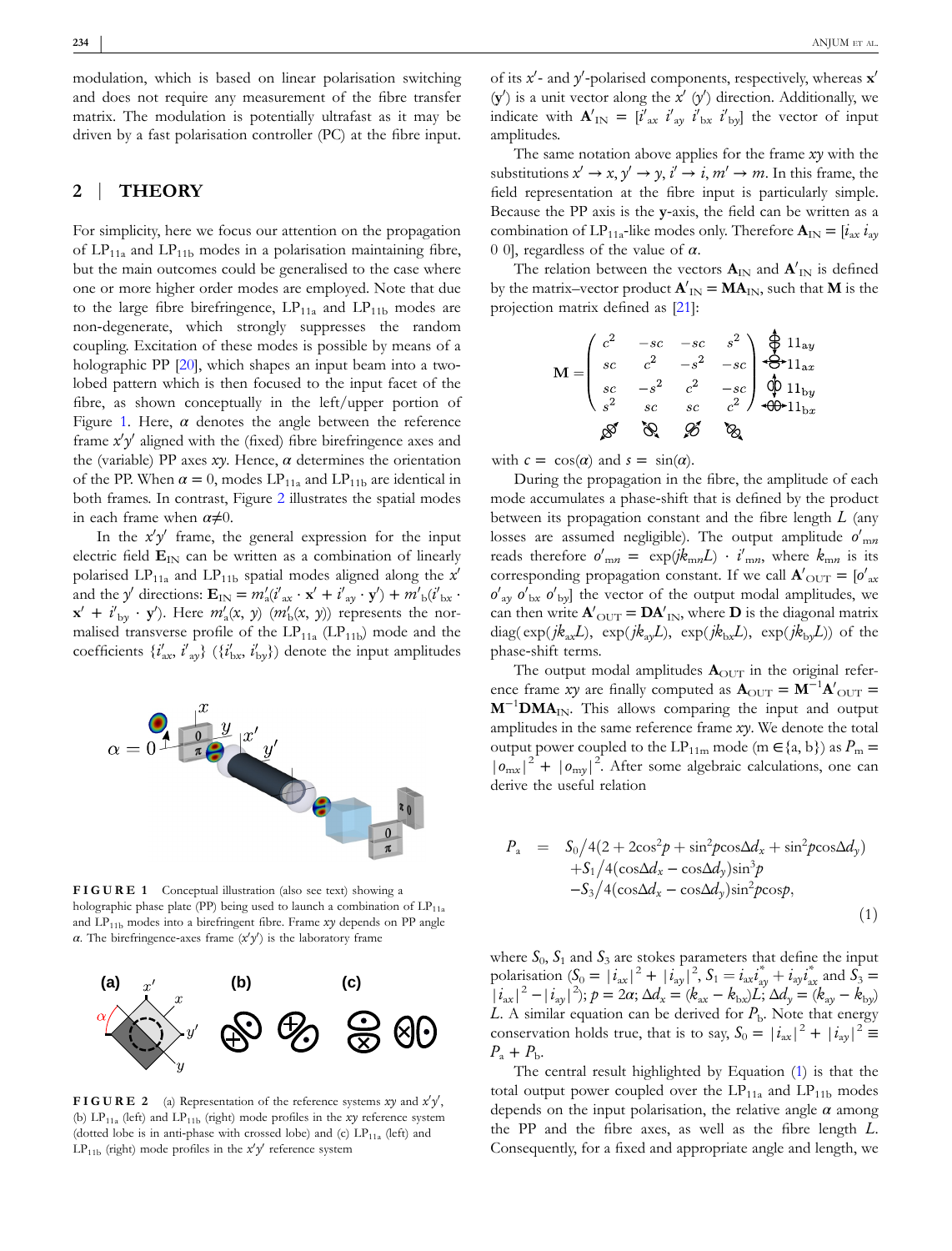<span id="page-2-0"></span>can control these powers in time through the input polarisation, at a speed that is essentially determined by the PC.

Although Equation [\(1\)](#page-1-0) provides a full characterisation of the output powers  $P_a$  and  $P_b$  as a function of the system parameters, it is interesting to illustrate in detail the instances  $\alpha = 0$ ,  $\alpha = \pi/2$  and  $\alpha = \pi/4$ , since they provide an intuitive picture of the role of the input polarisation in the control of  $P_a$  and  $P_b$ .

From Equation ([1\)](#page-1-0), we see that whenever the PP is aligned with one of the fibre axes ( $\alpha = 0$  or  $\alpha = \pi/2$ ), the output power  $P_a = S_0$  is constant and independent of the input polarisation. Also, as shown in Figure 3, under this condition, the beam at the fibre input is fully aligned with the fibre axes. The high birefringence prevents any energy exchange among the components relating to the two axes, so that the output power remains fully coupled to the  $LP_{11a}$  mode.

On the contrary, when  $\alpha = \pi/4$  (see Figure 4) the input power is equally split among the fibre axes, so that both the  $LP_{11a}$  and  $LP_{11b}$  modes of the fibre are excited. First consider the instance in which the input polarisation is parallel to the x'axis of the fibre. In this case, the input field can be decomposed into t sum of two *x*<sup> $\prime$ </sup>-polarised modes:  $\mathbf{E}_{IN} = \mathbf{x}' \cdot (i'_{ax}m'_{a})$ + *i*'<sub>bx</sub>m'<sub>b</sub>). These two fibre modes have equal amplitudes and are in phase at the fibre input (Figure 4(a)), namely,  $i'_{ax} = i'_{bx}$ . Nevertheless, each of them accumulates a different phase delay in propagation. If the phase mismatch  $\Delta d_x = (k_{ax} - k_{bx})L$  is an even multiple of  $\pi$ , then the modes add in phase at the fibre output, so no difference is observed with respect to the input field (Figure 4(b)), that is to say,  $o'_{ax} = o'_{bx}$ .

Now consider the case in which the input polarisation is parallel to the *y'*-axis so that  $\mathbf{E}_{IN} = \mathbf{y}' \cdot (i'_{ay}m'_{a} + i'_{by}m'_{b})$ (Figure 4(c)). Then, if the accumulated phase mismatch Δ*dy*  $=(k_{\text{ay}} - k_{\text{by}})L$  is an odd multiple of  $\pi$ , the output modal amplitudes are now in anti-phase  $(o'_{ax} = -o'_{bx})$  so that a  $\pi/2$ rotation is observed with respect to the input field (see Figure 4(d)).

In summary, the example in Figure 4 points out the strong polarisation diversity of the system under analysis, which is in contrast to the case in Figure 3. With  $\alpha = \pi/4$ , when the input polarisation goes from linearly polarised along one fibre axis to the other (from  $x'$  to  $y'$  or vice versa), the output field undergoes a  $\pi/2$  spatial rotation. More specifically, we switch from an output  $LP_{11a}$  mode aligned with the *x*-axis of the PP  $(P_a = S_0$  and  $P_b = 0$ , Figure 4(b)), to an output LP<sub>11b</sub> mode aligned with the *y*-axis of the PP ( $P_a = 0$  and  $P_b = S_0$ , Figure 4 (d)). On the contrary, when  $\alpha = 0$  or  $\pi/2$ , the output intensity distribution is polarisation insensitive and is unchanged from its input configuration (Figure 3).

These outcomes are consistent with Equation [\(1\)](#page-1-0): under the conditions  $\alpha = \pi/4$ ,  $\Delta d_x = 2N\pi$  and  $\Delta d_y = (2M + 1)\pi$ , with *N* and *M* integers, and we find that  $P_a = S_0/2 + S_1/2$  and  $P<sub>b</sub> = S<sub>0</sub>/2 - S<sub>1</sub>/2$ . If the input polarisation is now aligned with the fibre axis  $x'(y')$ , then  $S_1 = S_0$  ( $S_1 = -S_0$ ), so finally  $P_a = S_0$ and  $P_b = 0$  ( $P_a = 0$  and  $P_b = S_0$ ). Note that a similar result is found when  $\Delta d_x = (2M + 1)\pi$  and  $\Delta d_y = 2N\pi$ . Interestingly enough, the conditions set out above are necessary to observe a  $\pi/2$  rotation of the output field. If any one of these



**FIGURE 3** If  $\alpha = 0$ , spatial output is insensitive to input polarisation (likewise for  $\alpha = \pi/2$ )



**FIGURE** 4 Polarisation-sensitive setup ( $\alpha = \pi/4$ ). The fibre is such that  $\Delta d_x = 2\pi N$ , whereas  $\Delta d_y = 2\pi (M + 1)$ . (a) decomposition of the *x'*polarised input field as the sum of  $m'_{ax}$  and  $m'_{bx}$ ; (b) under the condition  $\Delta d_x = 2\pi N$  the output fields  $m'_{ax}$  and  $m'_{bx}$  add in phase. The resulting output  $LP_{11}$  mode profile has the same spatial orientation as the input; (c) decomposition of the  $y'$ -polarised input field as the sum of  $m'_{xy}$  and  $m'_{by}$ and (d) under the condition  $\Delta d_y = 2\pi (M + 1)$ , the output fields  $m'_{xy}$  and  $m'_{\text{by}}$  add in anti-phase. The resulting output  $\text{LP}_{11}$  mode profile undergoes a *π*/2 rotation with respect to the input field

conditions is not met, then the  $\pi/2$  rotation is not possible, whatever may be the input polarisation. Rather, in this case the typical output field is an out-of-phase combination of  $LP_{11a}$ and  $LP_{11b}$  modes, which gives rise to shapes that are intermediate between the pure  $LP_{11a}$  and  $LP_{11b}$  states, and the same can be observed later in experimental results.

The bandwidth of operation can also be estimated by taking into account the conditions discussed in our preceding analysis. In short, the bandwidth corresponds to the portion of spectrum where the phase-mismatch term  $\Delta d_x$  (and similarly,  $\Delta d_{v}$ ) is nearly constant, that is, it is (nearly) independent of the frequency *f*. Note that  $\Delta d_x(f) = \Delta n \cdot 2\pi fL/c$ , where  $\Delta n$  is the fibre birefringence indicating the effective index difference between the *x* and *y* polarisations. The index contrast Δ*n* depends on the frequency, however, it is typically preserved over a relatively large bandwidth (e.g. finite element simulations of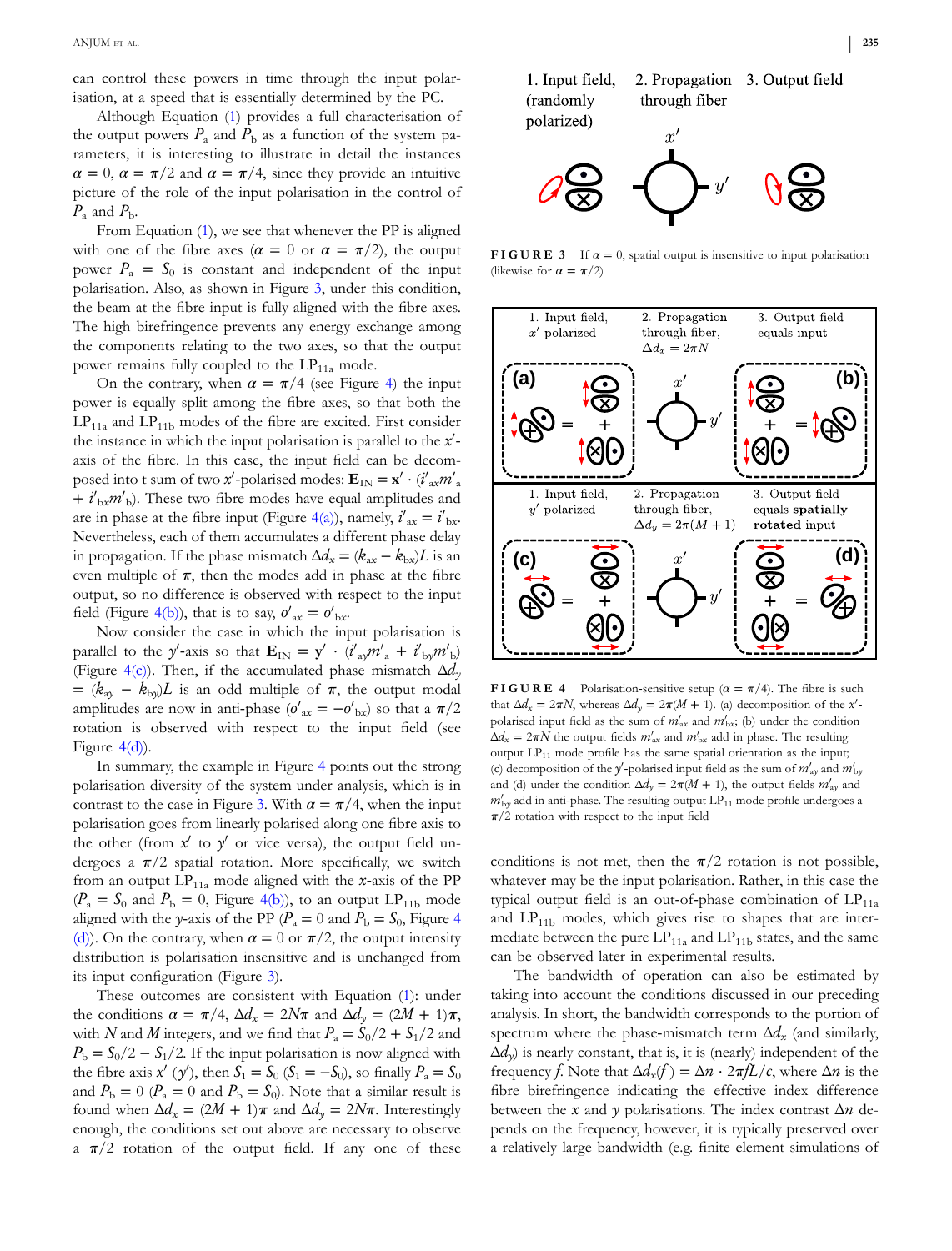elliptical fibres suggest  $\Delta n$  is almost constant across the C-band). Therefore, the difference  $d = \Delta d_x(f_1) - \Delta d_x(f_2)$  at two frequencies  $f_1$  and  $f_2$  reads  $d = \Delta n \cdot 2\pi \cdot \Delta f \cdot L/c$ , where  $\Delta f = f_1$ − *f*2. Also, whenever *d* ≪ 1, the desired linear combination of output modes remains the same for all the frequencies that range from  $f_1$  to  $f_2$ . More precisely, our numerical model (see Equation [1\)](#page-1-0) suggests that under the condition  $d < 0.2$  the output beam shape is well preserved. This condition finally reads as  $\Delta f$  < 0.2*c*/( $\Delta n$  · 2 $\pi L$ ), which sets the operation bandwidth  $B = 0.2c/(\Delta n \cdot 2\pi L)$ . In the case of the fibre under analysis, the beat-length at 1950 nm indicates that  $\Delta n = 3.75 \times$ 10−<sup>4</sup> . Assuming the same value at 1530 nm and considering the fibre length is 3 m, we find a bandwidth as narrow as 8.5 GHz. One may, however, reduce the fibre length to the cm scale and/or employ fibres with a reduced birefringence so as to increase the bandwidth up to several THz (tens of nanometres in the C-band). While broadband operation is certainly desirable for telecom applications (e.g. space‐division‐multiplexing), some other applications may benefit from a narrow bandwidth (e.g. in sensing or spectroscopy to resolve specific, narrow spectral regions).

# **3** | **EXPERIMENTAL SETUP**

The setup shown in Figure 5 was used to experimentally test the ideas discussed above. A 1530‐nm continuous wave diode laser was the light source and an (electronically) programmable, liquid crystal‐based PC was used to control the polarisation of light into the fibre.

The fibre used for this experiment was a commercially available panda style PM fibre (Thorlabs Part Number PM2000). Having a core radius of 7 *μ*m and a beat length of 5.2 mm at 1950 nm, it was specified for polarisation‐maintained single‐mode operation at wavelengths greater than 1850 nm. However, in the lower to mid C‐band, it became possible to reliably guide the higher order spatial modes  $LP_{11a}$  and  $LP_{11b}$  with negligible loss over short lengths. The length of the fibre was 3 m. Rotators were used to align the principal polarisation axes of the fibre such that one of them was parallel to the plane of the optical bench and the other was perpendicular to it. This was done by means of a polarimetric technique [\[22](#page-5-0)] using broadband amplified spontaneous emission (ASE) from a C‐band erbium doped fibre amplifier (EDFA). To excite the  $LP_{11}$  mode in the fibre, we used a holographic free‐space phase‐plate to shape the input beam into the



**FIGURE 5** Experimental setup

requisite phase profile [[20\]](#page-5-0). The intensity profile of the collimated output beam was imaged on an infrared camera when required.

We used a beam‐splitter (BS) cube to divide the output to two paths with perpendicularly oriented PPs (see Figures [1](#page-1-0) and 5), with light from each focused into a single-mode fibre. The output PPs were rotated by the same angle  $\alpha$  as the input PP. This allowed analysing the powers  $P_a$  and  $P_b$  coupled respectively to the  $LP_{11a}$  and  $LP_{11b}$  modes in the same *xy* reference system as the input PP.

The powers were monitored by means of a photo‐detector (PD) and oscilloscope. Maximum (minimum) power was directed to an output port when the beam at the fibber output was composed of one of the  $LP_{11}$  spatial modes oriented along (perpendicular to) its PP axis. For example, the emerging output beam shown in Figure [1](#page-1-0) will couple very strongly into the port that lies in its straight path.

# **4** | **EXPERIMENTAL RESULTS**

Both the polarisation insensitive and sensitive configurations illustrated in Figures [3](#page-2-0) and [4](#page-2-0) were tested experimentally. First, the input PP was aligned along either fibre axis ( $\alpha = 0$  or  $\pi/2$ ), thereby launching exclusively  $LP_{11a}$  or  $LP_{11b}$  into the fibre. Figure 6 shows the measured power at each  $LP_{11}$  port versus time when  $\alpha = 0$  and the input polarisation was scrambled randomly using the PC. While the graph shows limited fluctuation in  $LP_{11a}$  power which can be ascribed to polarisationdependent loss and imperfect alignment in the optical system, the difference in power between  $LP_{11a}$  and  $LP_{11b}$  exceeded 18 dB at all times. This agrees with our previous remark that if *α*  $= 0$  (or  $\pi/2$ ), the system is polarisation insensitive. Consequently, the output spatial profile observed using an infrared camera and as shown in Figure 6, is fixed in time and aligned with one of the fibre axes.

Next, the PPs were aligned diagonally to the fibre axes, that is,  $\alpha = \pm \pi/4$ . This configuration proved to be polarisation sensitive. Figure [7](#page-4-0) shows the variation of power at each port versus time, as the PC changes the input polarisation from being linearly polarised along one fibre axis (time  $t_1$ ) to the other (time  $t_3$ ) and then back. Also shown are



**FIGURE 6** Polarisation insensitive setup: the beam profiles of either of the spatial modes in the  $LP_{11}$  group are unchanged when input polarisation is varied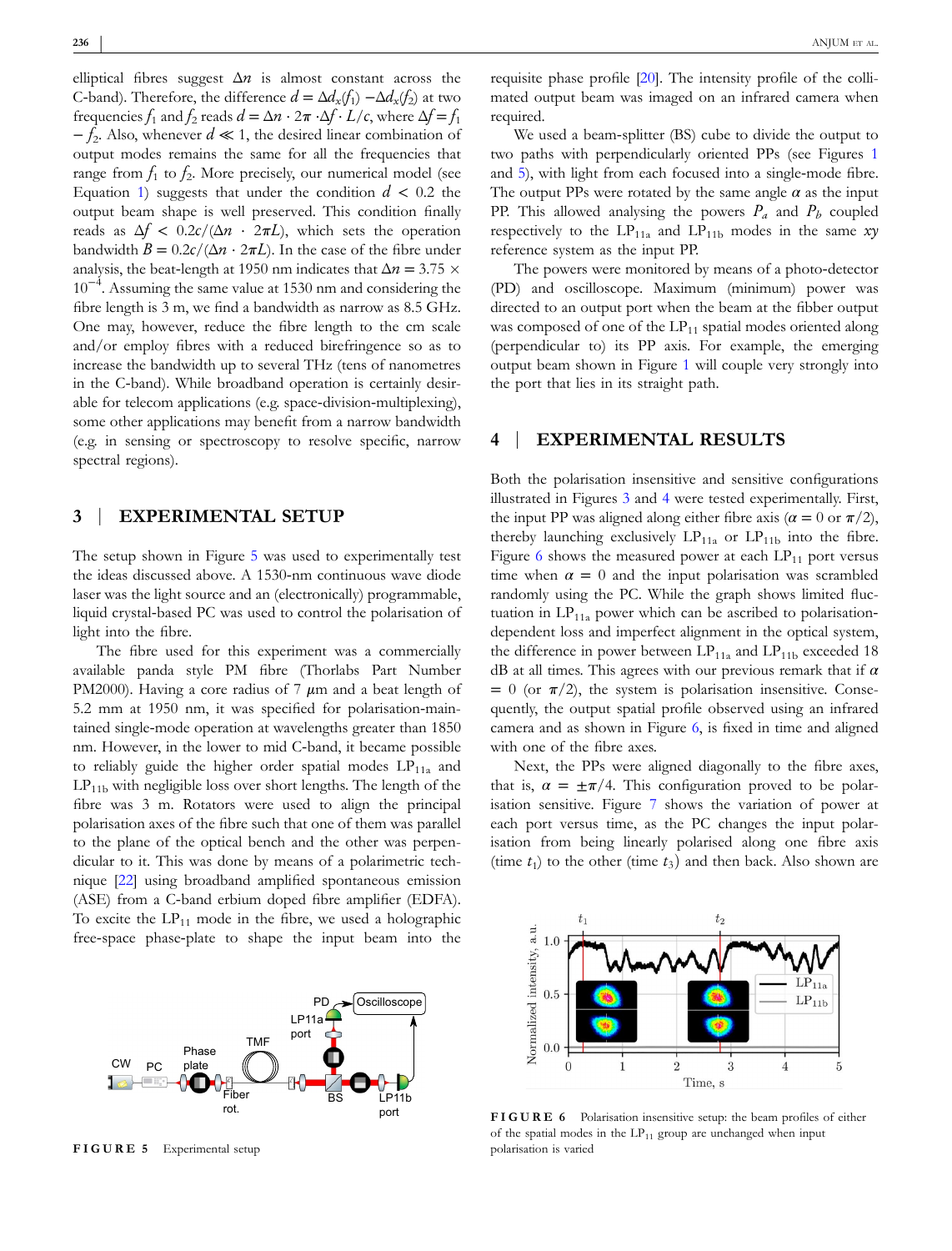<span id="page-4-0"></span>

**FIGURE 7** Polarisation sensitive setup: transfer in power between ports  $LP_{11a}$  and  $LP_{11b}$  due to change in polarisation

images of the output beam shape at various stages of the power transition. The fact that both the exchange of power between the two ports and the  $\pi/2$  spatial rotation of the output beam were achieved by switching between the aforementioned states of polarisation is in agreement with our theoretical model. This polarisation sensitive configuration therefore allows implementing an all‐optical spatial intensity modulation at the fibre output, which does not require any a‐priori measurement of the fibre transfer matrix. The speed of the modulation is dictated by the input PC. Also note that, as discussed in the theoretical section,  $\Delta d_x$  ( $\Delta d_y$ ) is nearly an even (odd) multiple of  $\pi$ . It should be noted that, for an ideal (straight) fibre, the phase mismatch terms  $\Delta d_x$  and  $\Delta d_y$  are fixed. However, by spooling the fibre with different radii of curvature, we can perturb the phase accumulated during propagation by each mode and therefore  $\Delta d_x$  and  $\Delta d_y$  can be changed. An optimum position which maximised the polarisation sensitivity of the system could be found easily, and enabled reaching a maximum power extinction ratio of 13 dB between the ports. As anticipated in the theory section, in the intermediate cases represented at times  $t_2$  and  $t_4$  in Figure 7, the beam resembled superpositions of out-of-phase  $LP_{11a}$ and  $LP_{11b}$  modes.

# **5** | **CONCLUSIONS AND PERSPECTIVES**

By using a highly birefringent fibre guiding the  $LP_{11}$  group, we have demonstrated all-optical control of the output spatial intensity, which allows us to provide evidence of spatial intensity modulation in time. Differently from transfer‐matrix approaches in weakly random birefringent fibres, here we derive a fully analytical formula that links the input SOP to the spatial intensity distribution at the fibre output. We identify two distinct configurations: the first is polarisation insensitive with

the PP oriented at 0 or  $\pi/2$  and the second is polarisation sensitive with the PP oriented at  $\pi/4$ . In this last configuration, when the input light is switched from being linearly polarised along one fibre axis to the other, a  $\pi/2$  rotation of the spatial field intensity is realised, and the output switches from a (pure)  $LP_{11a}$  profile to  $LP_{11b}$ . The speed of this transition is determined by the speed of the PC, and could therefore be in the order of picoseconds. Importantly, this scheme can also be applied to other higher order modes, for example, to switch from  $LP_{12a}$  to  $LP_{12b}$ , using the appropriate phase mask.

### **ACKNOWLEDGEMENTS**

The authors would like to thank Yongmin Jung for directing them towards the fibre used in this experiment. The present investigation was supported in part by the Engineering and Physical Sciences Research (EPSRC) projects PHOS (EP/ S002871/1) and COALESCE (EP/P003990/1). M.G. acknowledges funding from the European Research Council (ERC Starting Grant No. 802682).

#### **CONFLICT OF INTEREST**

The authors declare no conflict of interest.

#### **ORCID**

*Omar F. Anjum* **D** <https://orcid.org/0000-0001-6229-4305>

#### **REFERENCES**

- 1. Kahn, J.M., Miller, D.A.: Communications expands its space. Nat. Photon. 11(1), 5–8 (2017)
- 2. Ozbay, B.N., et al.: Three dimensional two‐photon brain imaging in freely moving mice using a miniature fiber coupled microscope with active axial‐scanning. Sci. Report. 8(1), 1–14 (2018)
- 3. Wright, L.G., et al.: Spatiotemporal dynamics of multimode optical solitons. Opt. Exp. 23(3), 3492–3506 (2015)
- 4. Fontaine, N.K., et al.: Laguerre‐Gaussian mode sorter. Nat. Commun. 10(1), 1–7 (2019)
- 5. Carpenter, J., Eggleton, B.J., Schröder, J.: Comparison of principal modes and spatial eigenmodes in multimode optical fibre. Laser Photon. Rev. 11(1), 1600259 (2017)
- 6. Schulze, C., et al.: Mode coupling in few‐mode fibers induced by mechanical stress. J. Lightw. Technol. 33(21), 4488–4496 (2015)
- 7. Carpenter, J., Eggleton, B.J., Schröder, J.: 110x110 optical mode transfer matrix inversion. Opt. Exp. 22(1), 96–101 (2014).
- 8. Xiong, W., et al.: Complete polarization control in multimode fibers with polarization and mode coupling. Light Sci. Appl. 7(1), 54 (2018)
- 9. Niederriter, R.D., Siemens, M.E., Gopinath, J.T.: Continuously tunable orbital angular momentum generation using a polarization‐maintaining fiber. Opt. Lett. 41(14), 3213–3216 (2016)
- 10. Khan, S.N., Chatterjee, S.K., Chaudhuri, P.R.: Polarization and propagation characteristics of switchable first-order azimuthally asymmetric beam generated in dual‐mode fiber. Appl. Opt. 54(6), 1528–1542 (2015)
- 11. Richardson, D.J., Fini, J.M., Nelson, L.E.: Space-division multiplexing in optical fibres. Nat. Photon. 7(5), 354–362 (2013)
- 12. Parmigiani, F., et al.: Elliptical core few mode fibers for multiple-input multiple output‐free space division multiplexing transmission. IEEE Photon. Technol. Lett. 29(21), 1764–1767 (2017)
- 13. Rademacher, G., et al.: Long-haul transmission over few-mode fibers with space-division multiplexing. J. Lightw. Technol. 36(6), 1382-1388 (2018)
- 14. Randel, S., et al.:  $6\times56$ -gb/s mode-division multiplexed transmission over 33-km few-mode fiber enabled by 6×6 MIMO equalization. Opt. Exp. 19(17), 16697–16707 (2011)